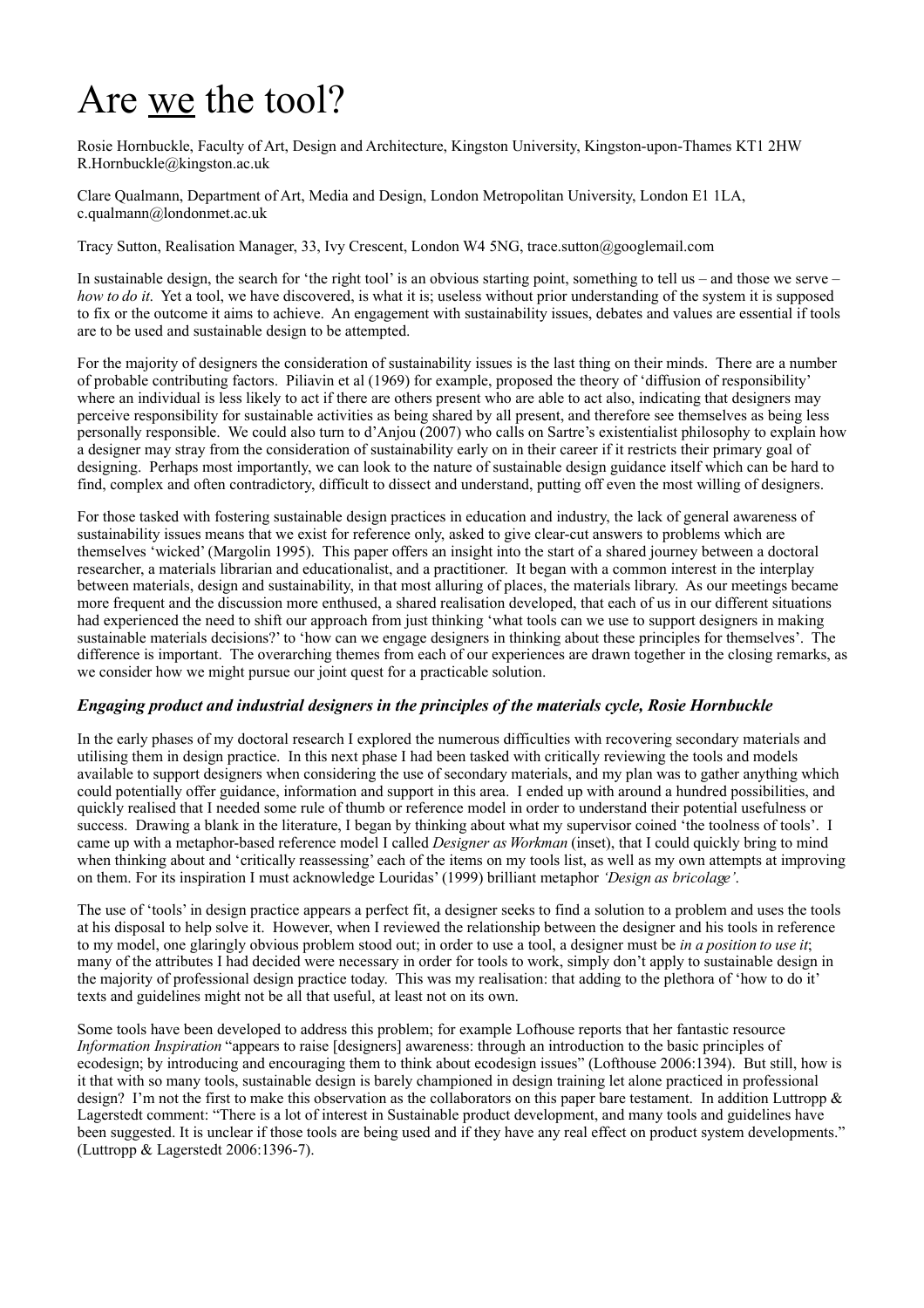#### *Designer as workman*

A toolbox contains all manner of useful and versatile things. When he or she is confronted by the problem to be solved, a workman or woman reaches into the depths of the container with the confidence that something in there can be used to help fix it. Space in the box is limited: the tools that lie beneath the bolted lid have competed for their position; they are versatile and work well. The workman's knowledge of their mechanism allows them to be used on their own or in combination for a multitude of tasks. In the physical world even the box has its use; as a step to stand on, or to sit and eat sandwiches.

| Attributes necessary for tool use:                                       |                                                                                      |
|--------------------------------------------------------------------------|--------------------------------------------------------------------------------------|
| <b>Delivery</b>                                                          | Relevant                                                                             |
| The tool must come into his possession (He knows that it exists)         | He needs to be able to see the problem that the tool is intended for and see the     |
| <b>Credible</b>                                                          | point of fixing it (there's no point in giving a Thatcher a slate-cutting tool if he |
| The workman likes tools from sources that he can trust                   | is quite determined to stick to reeds as his roofing material)                       |
| <b>Functional</b>                                                        | <b>Transparent</b>                                                                   |
| The tool must work well to earn a place in the toolbox                   | It helps if the workman understands how the tool works so that when he               |
| Accessible                                                               | encounters a problem he knows that the tool will be able to help fix it, and he      |
| Once the tool is in the toolbox it must be easily found and reached, and | believes in the results                                                              |
| not too costly or difficult to maintain                                  | <b>Adaptable</b>                                                                     |
| Intuitive                                                                | If the tool's mechanism is simple and adaptable the workman can adapt its use        |
| The tool must be intuitive so that using it comes easily to the workman  | to his own methods                                                                   |
|                                                                          |                                                                                      |

A survey of product and industrial designers also undertaken as part of my doctoral research, further supports the idea that designers are not in a position to use the tools available to assist sustainable design. The findings suggest that designers have rarely received training on the sustainable use of materials, and importantly consider social and environmental impact, and sustainable development to be the least important factors to consider when designing. The survey also suggested that designers are more likely to seek information through dialogue with a colleague, with a supplier and particularly with their own experience<sup>1</sup>, than from a static source.

So, if designers are not in a position to use sustainable design tools, what is our next move? Perhaps what is needed is a *pre-tool*, something (or more probably, someone) to encourage designers to think about the broader debates and principles of sustainable design. By using this understanding and our respective positions we have the opportunity to build awareness in the designers around us; using methods better suited to them.

# *Attempting to facilitate the development of a personal ethical stance with design students in higher education, Clare Qualmann*

Papanek writing in 1970, imagined a world in which design graduates with personal convictions would take their ideals into the work place and gradually, year by year, saturate the design establishment from within with ethical workers. This of course can never happen without graduates with personal convictions.

Ten years ago I wrote an undergraduate dissertation about green design and higher education. Re-reading it today I'm surprised how little has changed and how closely it relates to my current experience in teaching a module entitled 'Responsible Design', a second year inter disciplinary (but Interior Design dominated) class at London Metropolitan University.

My assumption in 1998 was that by now everyone would care, or would at least have been forced into awareness and action by legislation. I guess to some extent that's true – consumer awareness is probably higher than it was, legislation that didn't exist then impacts now, but it seems that design students are apathetic as ever.

Over a seven-year period working as a University Materials Librarian (2001-2008) I noticed an increase in students asking for help in sourcing 'green', 'sustainable' and 'recycled/recyclable' materials. My response to their enquiries did not often seem to be what they wanted – I could help them to locate companies whose products purported to be green, or who claimed sustainable practices, but my emphasis was always (disappointingly to them) on the need for them to make their own assessment and evaluation of the materials' credentials and impact.

This led me to start to look for tools to assist in this kind of evaluation – eco-labels, independent certifications, simple life cycle analysis models – checks and measures that I could suggest for students to use in their research process. I soon found that this too was not what they were looking for – what they really wanted was for someone to say 'this material is  $ok - if$ you use it your product will be green', a straightforward answer to a very complicated question.

The opportunity to be involved in the planning and delivery of a semester long class made it possible to address these issues in greater depth. My approach to the curriculum drew strongly on Biggs' proposals for constructive alignment – which assert that students must construct their own learning (their own knowledge) through activities designed to elicit intended learning outcomes (Biggs, 1996). The outcomes in this instance could be summarised as:

Establishing the responsibility of the designer – mapping impact. Recognising the complexity of environmental issues in relation to design Establishing a personal ethic. Developing critical thinking and evaluation skills.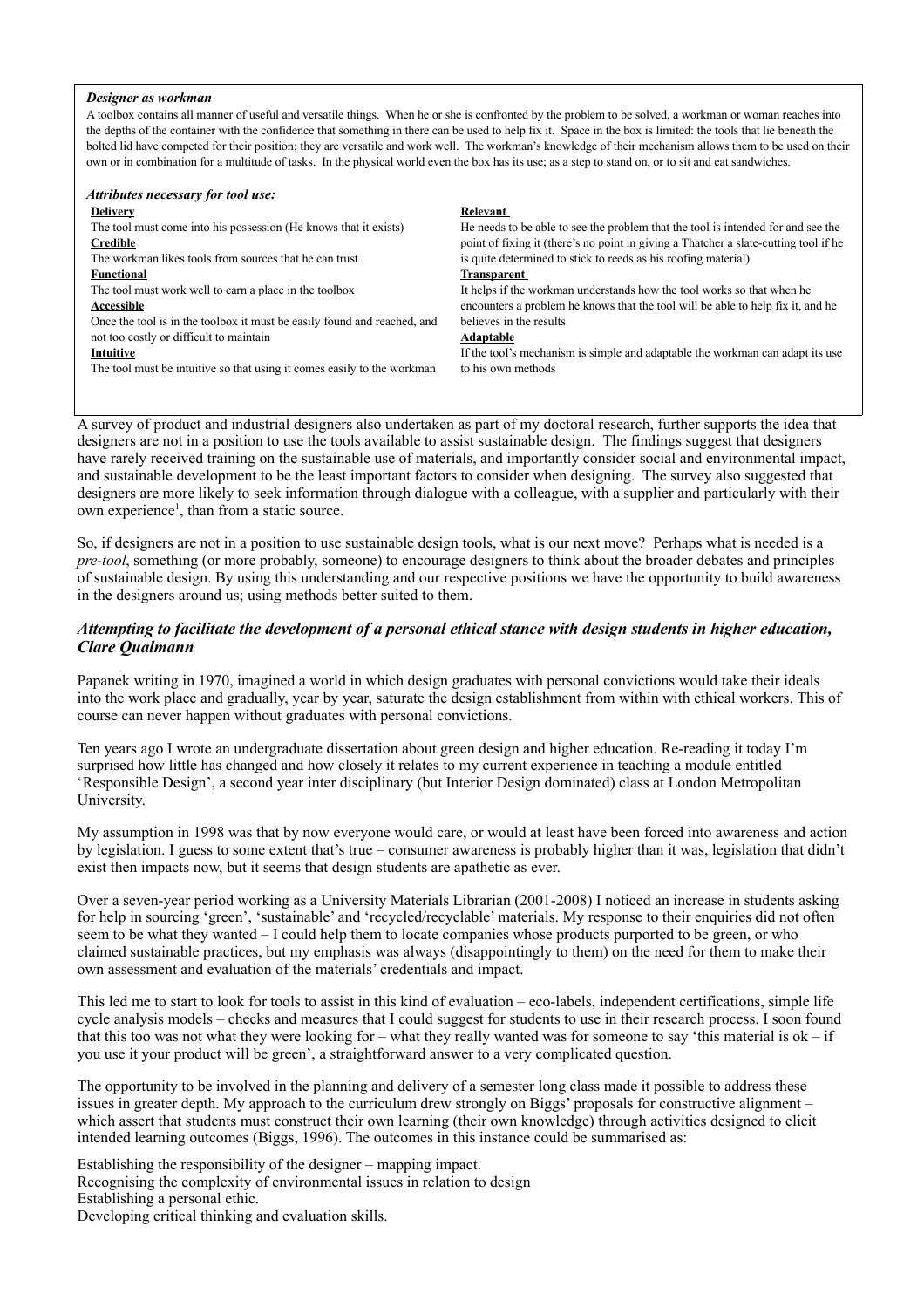The challenges that the delivery of the course presented related closely to the learning approaches of the students involved. Very few of the 50 or so students taking the class had any prior engagement or personal commitment to ideals of sustainability or environmental awareness. As I had encountered within the library context students with a classic strategic approach (Bloxham and Boyd, 2007) were focused on discovering the 'right' answers, as were those with a surface approach, and the extrinsically motivated (Marton and Saljo, cited by Fry et al. 2003).

The structure of the class from the outset was student research led, with increasingly complex tasks supplemented with lecture and seminar sessions introducing key concepts and approaches. As the semester progressed I became increasingly certain of the impossibility of 'teaching' students to care about sustainability. The ineffectiveness of preaching, shock tactics and overt evangelism was illustrated by student response to some of the stronger content (a guest lecturer with a 'the end of the world is nigh – and designers are responsible' approach). This is where my 'problem' converges with the concerns of Tracy and Rosie; how do we meaningfully engage the designer/design student with issues of sustainability?

My 'successes' resulted from facilitation of student research, discussion and being a sounding board in the development of ideas. Although students did use tools such as simple product lifecycle evaluation, the key 'tool' was me. By acting as a reference point, a questioner of assumptions, a facilitator of discussion and debate and a pointer to information resources I hope that, irrespective of their ability to pass the course, at least some of the students have achieved the most difficult of the learning outcomes to measure – establishing a personal ethic and an approach to design that considers its impact.

# *Implementing sustainable design in a typically unsustainable industry, Tracy Sutton*

Media focus on the packaging industry is intense, often distorted and, arguably, does not paint an accurate picture of the real facts. A good example of this is a recent focus on supermarkets wrapping cucumbers in plastic. A cucumber loses moisture very quickly and is unsaleable within 3 days of being picked so a tiny 1.5 gram piece of plastic wrap keeps it fresh for up to 14 days, (Incpen, 2007). Preserving the cucumber means it's more likely to be eaten and will therefore reduce the amount of food that is thrown away every year in the UK which currently stands at a third of what we buy (Wrap, 2008). When consumers are given the whole picture they are able to make an educated decision. Inaccurate, negative topline press coverage of such issues repels the pubic further.

I am a technical specialist who designers come to when they need inspiration, advice or a solution and I inspire them with materials and decoration methods that are appropriate to each project. Designers want quick and simple answers to enable them to make the right decisions. I can give 'yes' or 'no' answers when it comes to materials and decoration but when I provide environmental guidance for materials and solutions the answers are often more complicated, which I have found to put off designers.

I provide examples of innovative material use and structure design but have found that while the designers find these examples inspiring, they are not able to interpret *how and why* the examples are environmentally sound. The unique nature of the projects that we work on makes it very hard for designers to apply the snippets of knowledge that I share with them, because they are not able to put them into practice more than once; every project is different as a specialist rather than the individuals taking responsibility of sustainability themselves.

I recently held a workshop with the designers in Pearlfisher that turned out to be a very beneficial exercise. It began with an introduction to environmental issues affecting packaging lifecycles, then incorporated an important 'Pack Critique' where the designers applied basic Life Cycle Analysis to packs that had previously been designed. I ran through a series of Ecodesign pointers created for the designers to use after the workshop in an everyday environment. In the final part of the workshop the packs were redesigned to be much more environmentally considerate. The team responded very positively and were able to select materials, design the structure and choose relevant finishes in a more sustainably educated manner.

An important part of the workshop was the Pack Critique that enabled the designers to relate to existing projects and gain insight to how they are actually manufactured. The designers were able to understand the basics of packaging life cycles and review their individual designs environmental impact by asking questions such as *'Where does that material come from?', 'How easy it it to disassemble this pack after it is used?'* and *'Can I recycle this pack?'*. The workshop was a success in educating the designers the principles of Eco-design and basic LCA, however I can never expect the designers to have the technical, material and environmental expertise I posess. Therefore I believe that sustainable expertise, practical tools and a knowledgable implementor are the three key requirements needed to successfully implement sustainable design.

# *Closing Remarks*

This paper draws on collective experiences from over 20 years of work and study, including educating and inspiring students, designers, manufacturers and brand owners, and shows how we are beginning to put our shared realisations into practice. It also highlights our common desire to inspire a personal ethic towards sustainability in the designers around us, through dialogue and debate and to raise awareness of the issues facing design, through education. Alastair Fuad Luke's succinct quote is rather appropriate "We should stop dictating sustainability" (Fuad-Luke, A. 2005), he hints at the need to *stop talking* about sustainability and *start implementing*, whilst also highlighting the importance of not talking down to, or overwhelming people with sustainability doctrine. Instead, we want to highlight the energy, new opportunities and innovation that sustainable design can create. We know that we can capitalise on our unique strengths and experiences to